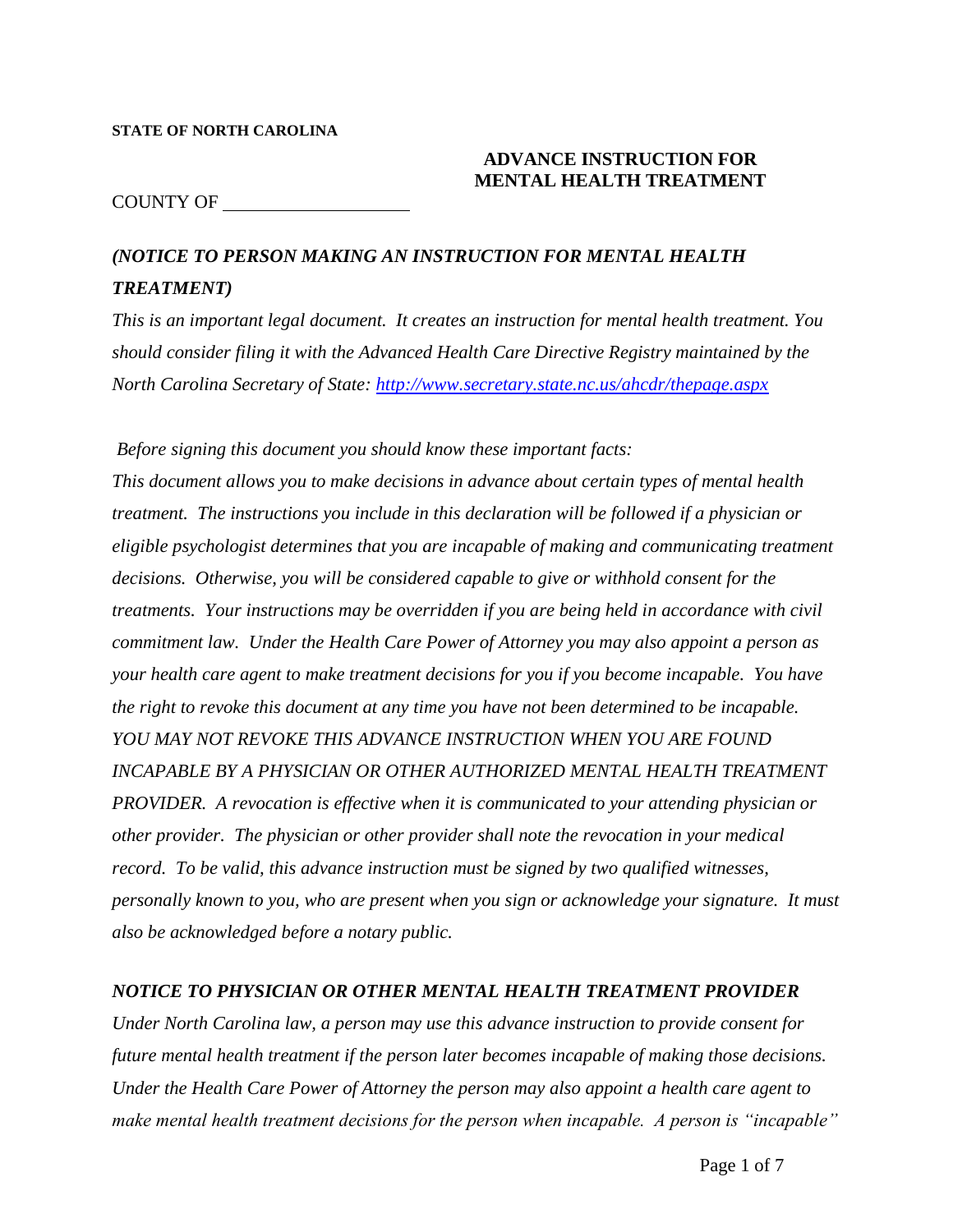*when in the opinion of a physician or eligible psychologist the person currently lacks sufficient understanding or capacity to make and communicate mental health treatment decisions. This document becomes effective upon its proper execution and remains valid unless revoked. Upon being presented with this advance instruction, the physician or other provider must make it a part of the person's medical record. The attending physician or other mental health treatment provider must act in accordance with the statements expressed in the advance instruction when the person is determined to be incapable, unless compliance is not consistent with G.S. 122C-74(g). The physician or other mental health treatment provider shall promptly notify the principal and, if applicable, the health care agent, and document noncompliance with any part of an advance instruction in the principal's medical record. The physician or other mental health treatment provider may rely upon the authority of a signed, witnessed, dated and notarized advance instruction, as provided in G.S. 122C-75.)*

I, being an adult of sound mind, willfully and voluntarily make this advance instruction for mental health treatment to be followed if it is determined by a physician or eligible psychologist that my ability to receive and evaluate information effectively or communicate decisions is impaired to such an extent that I lack the capacity to refuse or consent to mental health treatment. "Mental health treatment" means the process of providing for the physical, emotional, psychological, and social needs of the principal. "Mental health treatment includes electroconvulsive treatment (ECT), commonly referred to as "shock treatment", treatment of mental illness with psychotropic medication, and admission to and retention in a facility for care or treatment of mental illness.

I understand that under G.S. 122C-57, other than for specific exceptions stated there, mental health treatment may not be administered without my express and informed written consent or, if I am incapable of giving my informed consent, the express and informed consent of my legally responsible person, my health care agent named pursuant to a valid health care power of attorney, or my consent expressed in this advance instruction for mental health treatment. I understand that I may become incapable of giving or withholding informed consent for mental treatment due to the symptoms of a diagnosed mental disorder. These symptoms may include:

.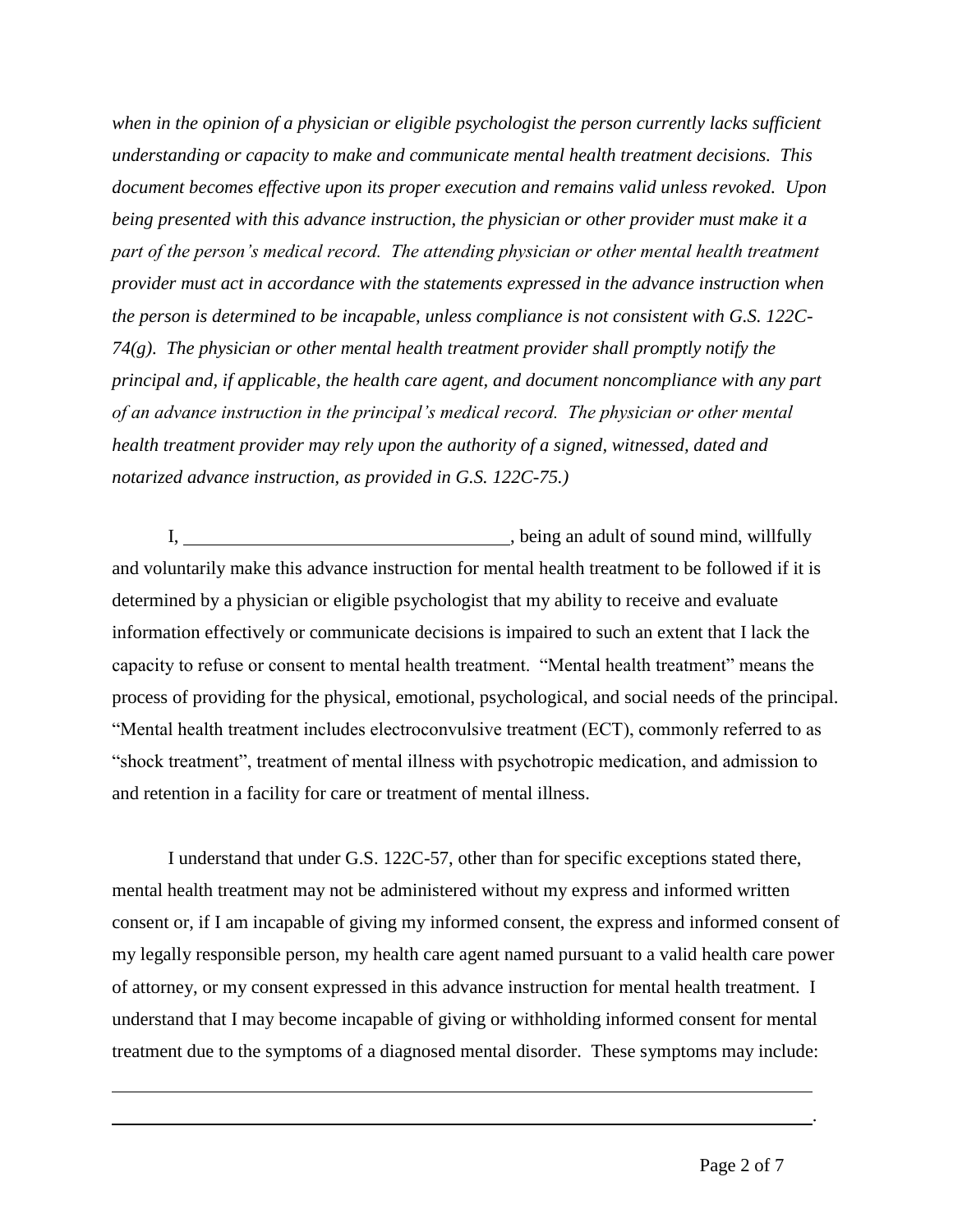#### PSYCHOACTIVE MEDICATIONS

If I become incapable of giving or withholding informed consent for mental health treatment, my instructions regarding psychoactive medications are as follows: *(Place initials beside choice.)*

I consent to the administration of the following medications:

I do not consent to the administration of the following medications:

Conditions or limitations:

# ADMISSION TO AND RETENTION IN FACILITY

If I become incapable of giving or withholding informed consent for mental health treatment, my instructions regarding admission to and retention in a health care facility for mental health treatment are as follows: *(Place initials beside choice.)*

> I consent to being admitted to a health care facility for mental health treatment. My facility preference is

I do not consent to being admitted to a health care facility for mental health treatment.

This advance instruction cannot, by law, provide consent to retain me in a facility for more than ten (10) days.

Conditions or limitations:

# ADDITIONAL INSTRUCTIONS

These instructions shall apply during the entire length of my incapacity. In case of mental health crisis, please contact:

| Name:<br><u> 1980 - Jan Barbara, manazarta da kasas da kasas da kasas da kasas da kasas da kasas da kasas da kasas da kasa</u> |
|--------------------------------------------------------------------------------------------------------------------------------|
| Home Address:                                                                                                                  |
| Home Telephone Number:                                                                                                         |
| Work Telephone Number:                                                                                                         |
| Relationship to Me:                                                                                                            |

.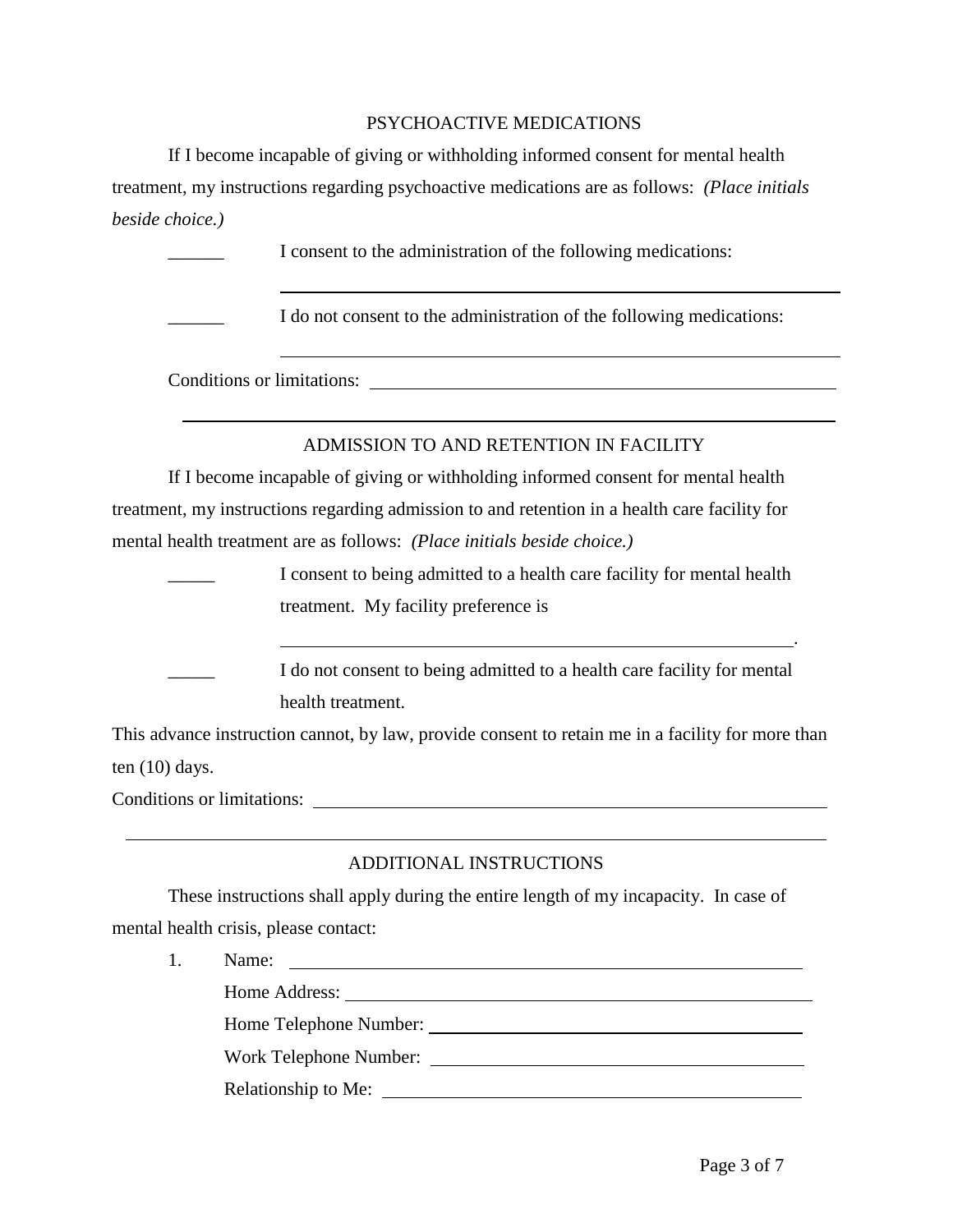| 2. | Name:               |
|----|---------------------|
|    |                     |
|    |                     |
|    |                     |
|    | Relationship to Me: |
| 3. | My Physician:       |
|    |                     |
|    | Telephone Number:   |
| 4. | My Therapist:       |
|    | Name:               |
|    | Telephone Number:   |
|    |                     |

The following may cause me to experience a mental health crisis:

The following help me avoid a hospitalization:

I generally react to being hospitalized as follows:

Staff of the hospital or crisis unit can help me by doing the following:

I give permission for the following person or people to visit me:

Instructions concerning any other medical interventions, such as electroconvulsive (ECT) treatment (commonly referred to as "shock treatment"):

Other instructions:

*(Initial if applicable)* I have attached an additional sheet of instructions to be followed and considered part of this advance instruction.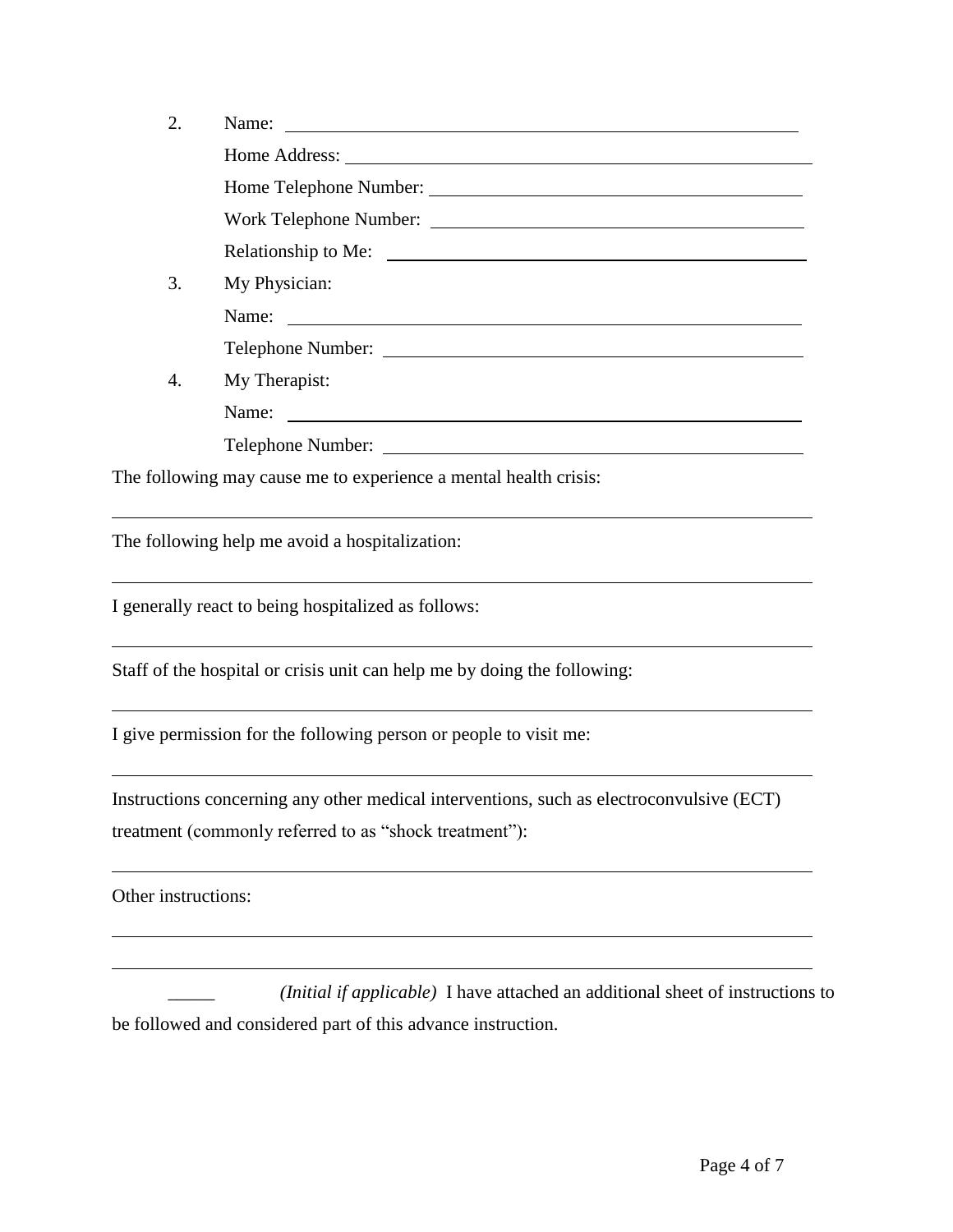#### SHARING OF INFORMATION BY PROVIDERS

I understand that the information in this document may be shared by my mental health treatment provider with any other mental health treatment provider who may serve me when necessary to provide treatment in accordance with this advance instruction.

Other instructions about sharing of information:

#### SIGNATURE OF PRINCIPAL

By signing here, I indicate that I am mentally alert and competent, fully informed as to the contents of this document, and understand the full impact of having made this advance instruction for mental health treatment.

Date Signature of Principal

#### NATURE OF WITNESSES

I hereby state that the principal is personally known to me, that the principal signed or acknowledged the principal's signature on this advance instruction for mental health treatment in my presence, that the principal appears to be of sound mind and not under duress, fraud, or undue influence, and that I am not:

- a. The attending physician or mental health service provider or an employee of the physician or mental health treatment provider;
- b. An owner, operator, or employee of an owner or operator of a health care facility in which the principal is a patient or resident; or
- c. Related within the third degree to the principal or to the principal's spouse.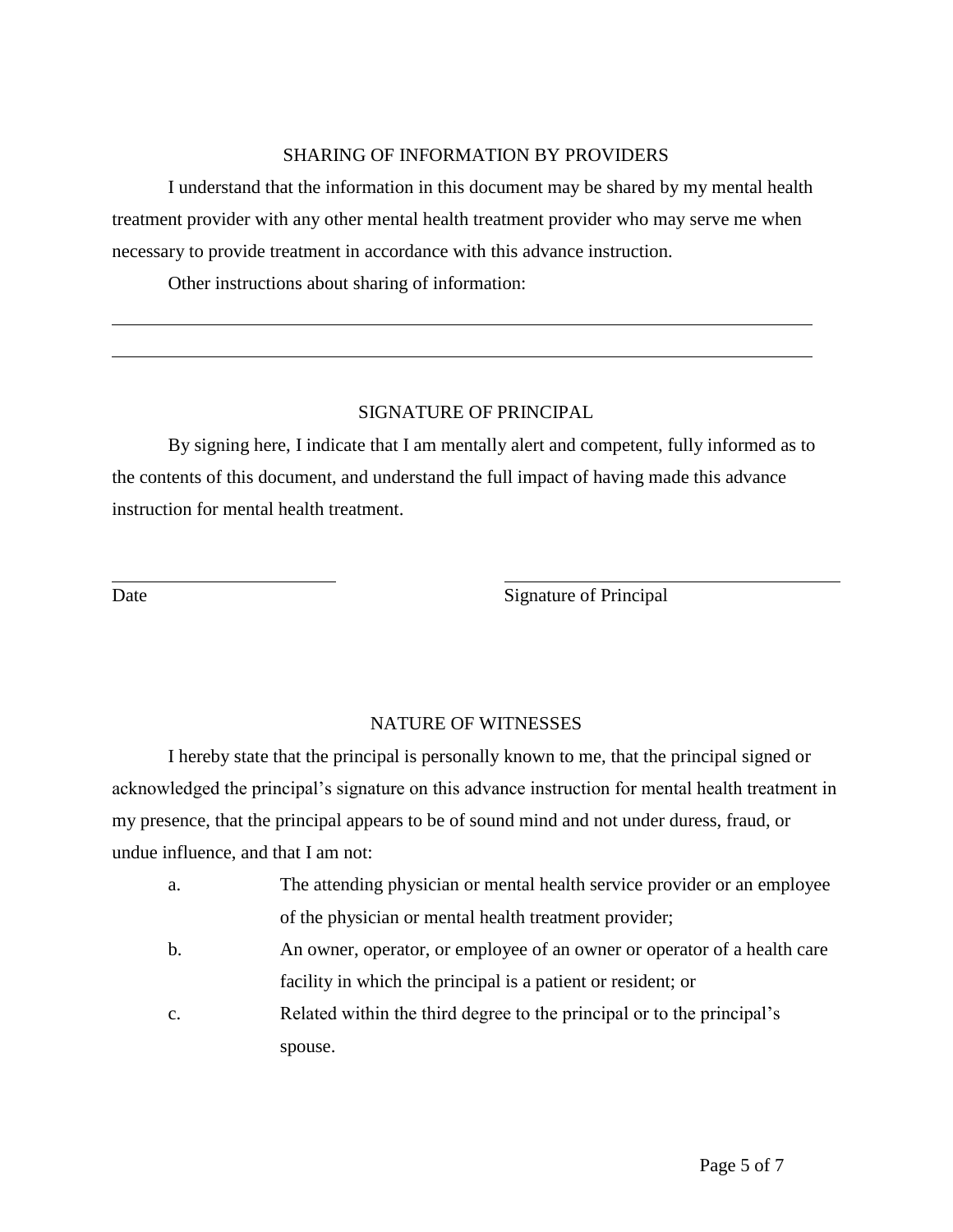# AFFIRMATION OF WITNESS

We affirm that the principal is personally known to us, that the principal signed or acknowledged the principal's signature on this advance instruction for mental health treatment in our presence, that the principal appears to be of sound mind and not under duress, fraud, or undue influence, and that neither of us is:

- a. A person appointed as an attorney-in-fact by this document;
- b. The principal's attending physician or mental health service provider or a relative of the physician or provider;
- c. The owner, operator, or relative of an owner or operator of a facility in which the principal is a patient or resident; or
- d. A person related to the principal by blood, marriage or adoption.

Witnessed by:

Witness Witness

Date Date Date